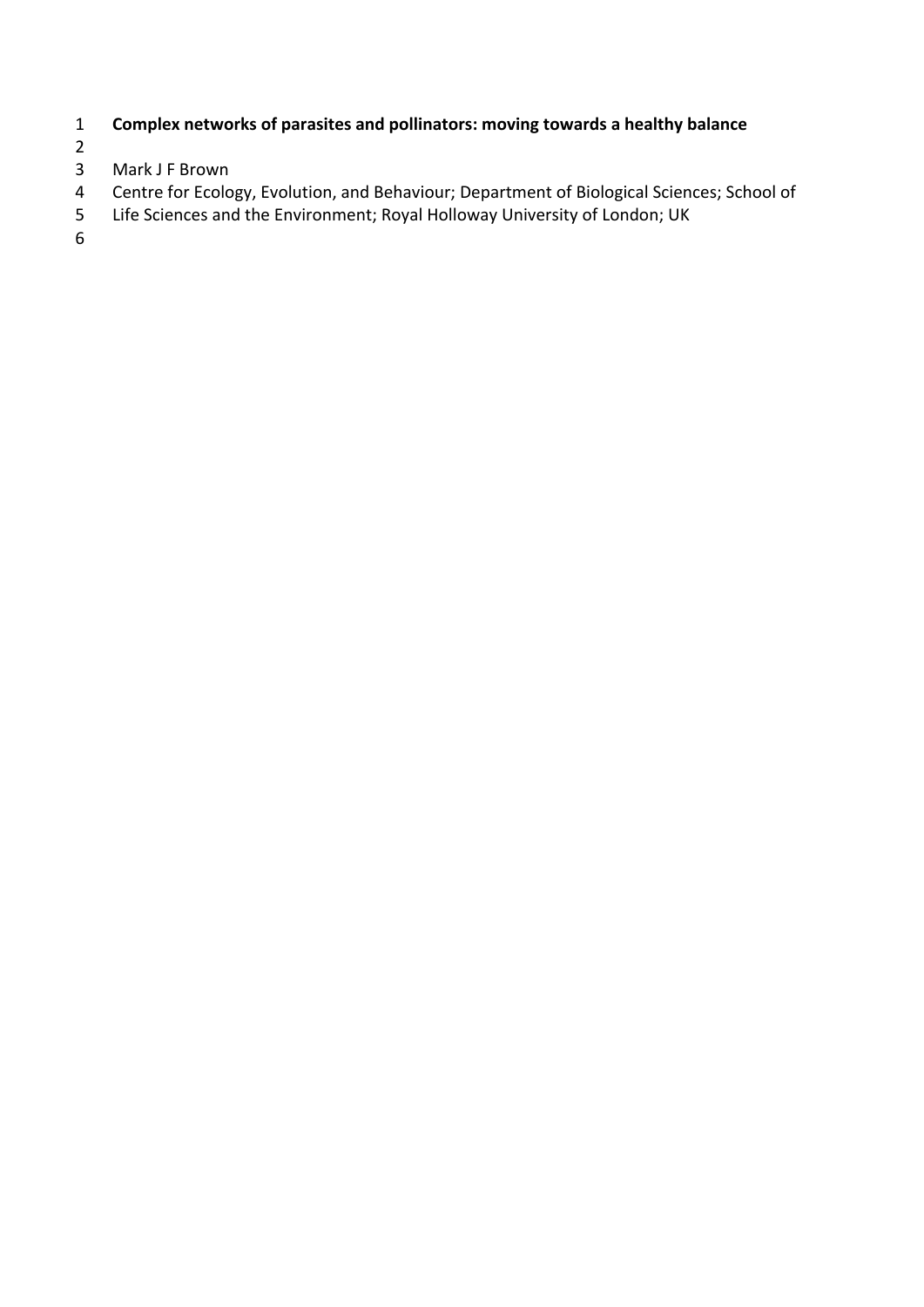#### **Abstract**

- Parasites are viewed as a major threat to wild pollinator health. While this may be true for
- epidemics driven by parasite spillover from managed or invasive species, the picture is more
- complex for endemic parasites. Wild pollinator species host and share a species-rich,
- generalist parasite community. In contrast to the negative health impacts that these
- parasites impose on individual hosts, at a community level they may act to reduce
- competition from common and abundant pollinator species. By providing rare species with
- space in which to exist, this will act to support and maintain a diverse, and thus healthier
- pollinator community. At this level, and perhaps paraxodically, parasites may be good for
- 16 pollinators. This stands in clear contrast to the obvious negative impacts of epidemic and
- spillover parasites on wild pollinator communities. Research into floral resources that
- control parasites could be best employed to help design landscapes that provide pollinators
- with the opportunity to moderate their parasite community, rather than attempting to
- eliminate specific parasites from wild pollinator communities.
- 
- 

### **Keywords**

Bumblebees, *Bombus*, apparent competition, ecological networks, food webs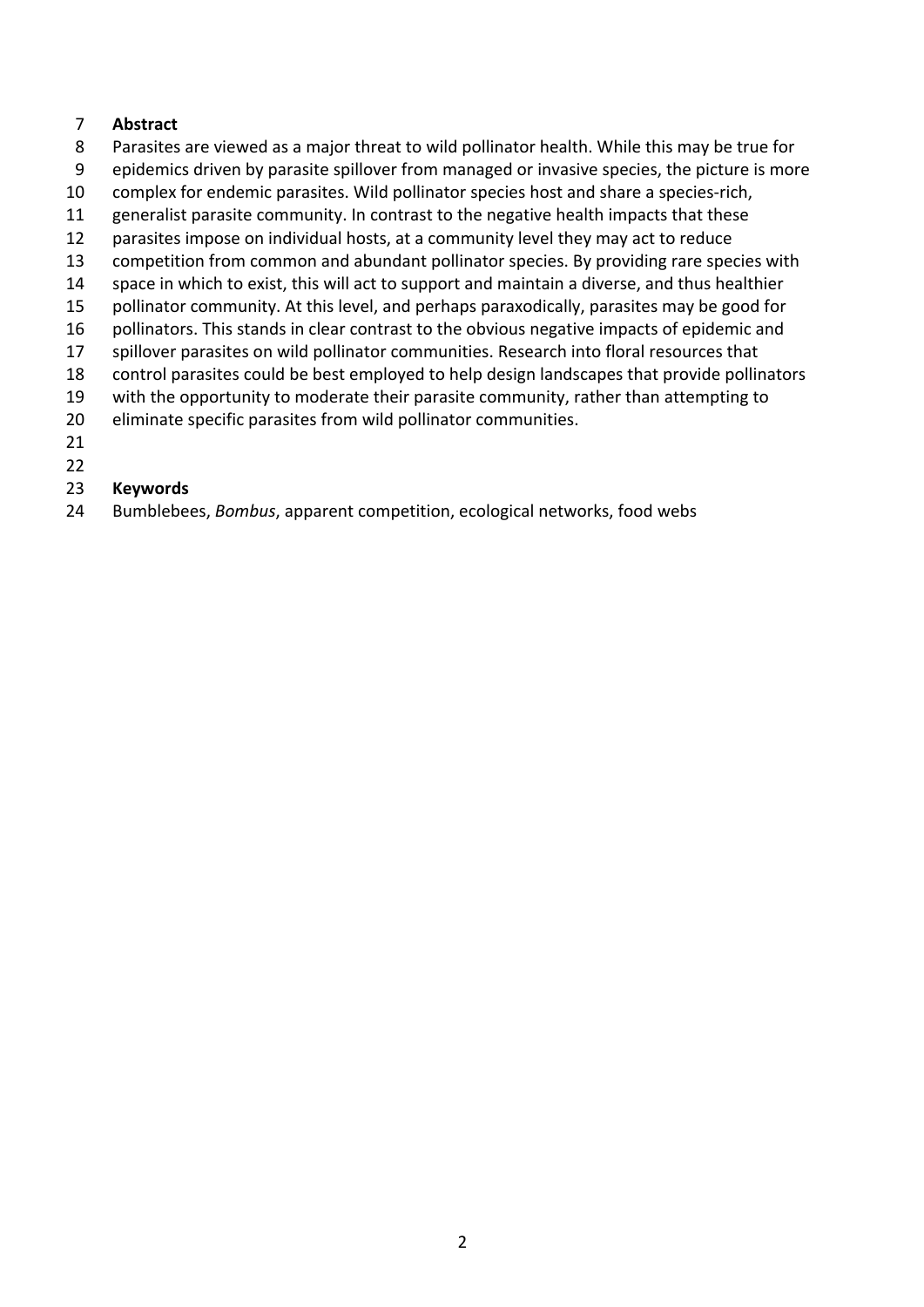- "I love parasites. I can't get enough of them" Gary Larson
- 

 "Parasites are absolutely a bad thing if you're the individual infected by them. But they are a very natural component of ecosystems. Parasitism is the most popular animal lifestyle on

- the planet" Kevin Lafferty
- 

### **Introduction**

 Parasites, here defined broadly to range from brood parasites to viruses, are a fundamental aspect of the health of their hosts. As such, it is not surprising that they have often taken centre stage in the discussion of pollinator health (Vanbergen et al 2013; Goulson et al 2015). While the role they play in the health of managed bees has been clear for centuries, their relationship to the health of wild bees, and other insect pollinators, remains unclear. There is a strong tendency in the published literature to view all parasites in wild insect pollinators as negative drivers of pollinator health, with the consequent conclusion being that we need to control them to support wild pollinator populations. However, from an ecological perspective, a rich and abundant parasite community may be not just a sign of a healthy host community (Hudson et al 2006), but an actual positive driver of this health (Ashby & King 2017). Here my aim is to dissect the complex relationship between parasites 43 and wild pollinator health, focusing on bees due to a general lack of knowledge for other insect pollinators and on health at the level of the pollinator community (López-Uribe et al 45 2020; Stevenson et al, this issue). A more holistic approach to the relationship between pollinators and their parasites is essential to the future support and maintenance of healthy pollinator assemblages.

### **Parasites and the health of managed insect pollinators – a misleading model for wild pollinator health?**

 The relationship between parasites and the health of managed insect pollinators – a diverse and species rich group that includes bumble bees (*Bombus* spp.), honey bees (*Apis* spp.), solitary bees (e.g., *Megachile*, *Osmia*), and stingless bees (e.g., *Melipona* spp.), amongst others (Osterman et al. 2021) – has been known for centuries, particularly with respect to honey bees (Fleming 1871). Parasites negatively impact the health of individuals and, in social species, the colony (reviewed by Schmid-Hempel 1998). Perhaps the most well-known example is the nexus of the parasitic mite *Varroa destructor* and the viruses (particularly Deformed Wing Virus) that it transmits, which together are the major challenge faced by keepers of the honey bee *Apis mellifera* in Europe and North America (Wilfert et al 2016). Similarly, the microparasite *Nosema bombi* has been blamed for a collapse in commercial breeding of the bumble bee *Bombus occidentalis* in North America (Thorp & Sheperd 2005), while managed populations of the alfalfa leaf-cutting bee (*Megachile rotundata*) are threatened by chalkbrood disease (causative agent: *Ascosphaera aggregata*)(Evison & Jensen 2018). Unsurprisingly, individual beekeepers and commercial producers of insect pollinators have addressed the threat that parasites pose to the health of their bees from the perspective of management and elimination (Kane & Faux 2021). This approach sits within the broader world of the management and elimination of parasites in agricultural systems, pets, and the human population itself. Here, health is often defined as an absence of parasitism. However, even in humans this is controversial, with the relationship between allergies, autoimmune diseases, and the elimination of parasites being a key example of where parasites might actually have a positive role in individual human health (the 'hygiene'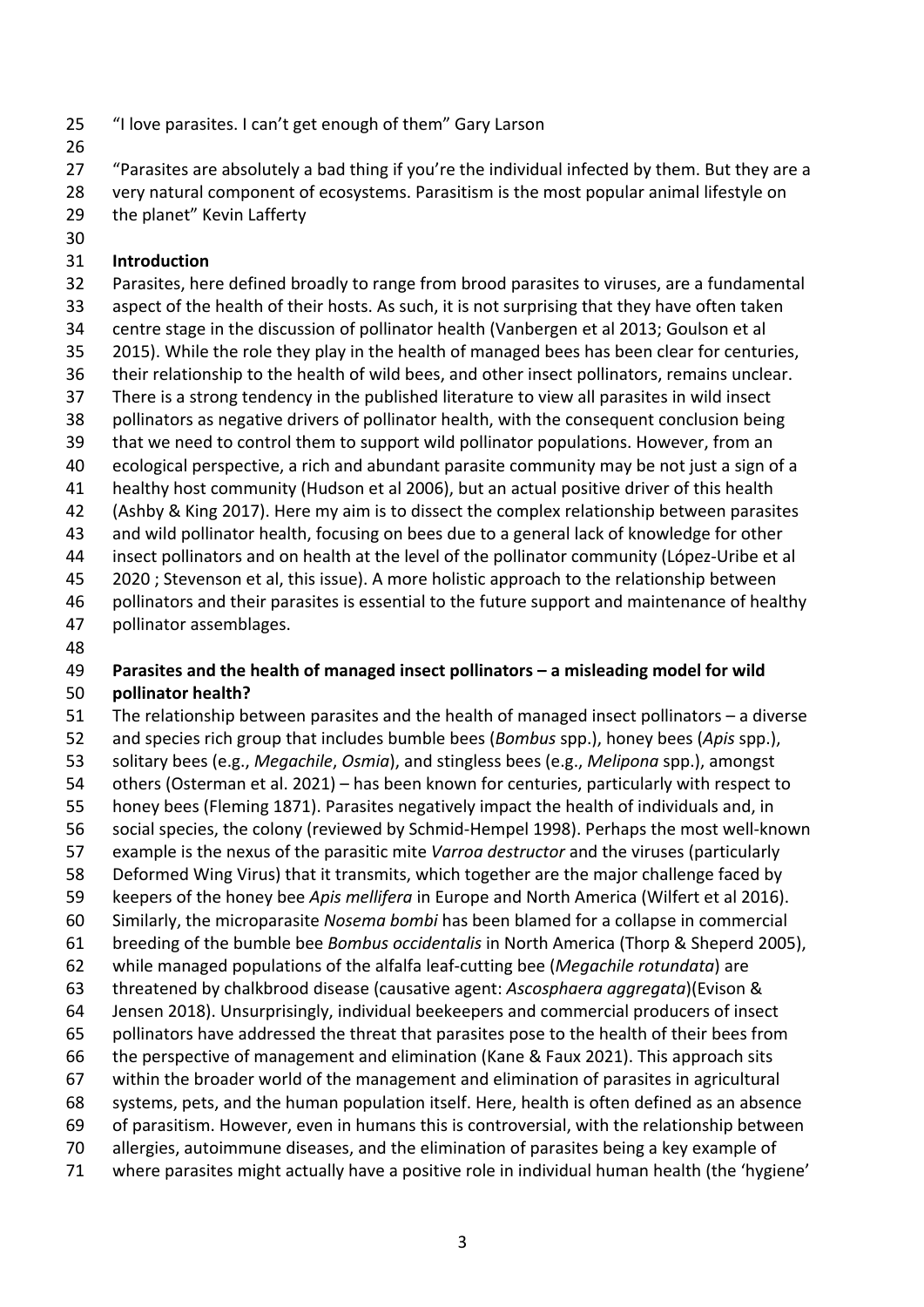- and 'old friends' hypotheses (see below); Strachan 1989; Rook et al 2003; Bloomfield et al
- 2016). In honey bees, recent work suggests that management and elimination approaches
- may even stand in the way of the evolution of a less impactful relationship between
- parasites and their social hosts (Grindrod and Martin 2021).
- 

 However, managed insect pollinators are, in fundamental ways, different to wild insect pollinators. Management and commercialisation, just like monoculture farming, provide ideal conditions for the spread and population growth of parasites. For example, honey bees 80 and stingless bees are kept in apiaries and meliponaries at artificially high densities, eliminating the natural social distancing between colonies that would happen in the wild. This enables the rapid spread of parasites and disease, and enhances their negative impacts. Consequently, while parasites may have similar impacts on the health of individual managed 84 and wild insect pollinators, this need not extrapolate to impacts on the health of colonies, or

- wider populations and communities of these insects. Perhaps more importantly, managed
- pollinators are approached from a single species perspective, with any reduction in
- individual or colony health being viewed as purely negative. However, wild pollinators live in
- complex ecological networks of species, and consequently impacts on individual health
- need to be viewed through a more holistic lens.
- 

# **Parasite spillover and wild pollinator health**

- Before examining the interaction between pollinators and their natural parasites, it is
- important to distinguish this from emerging parasites, which in pollinators are largely driven
- through parasite spillover (Meeus et al 2011). The impact of such emerging parasites in
- managed pollinators is clear (see discussion of *V. destructor* and DWV above). Whether
- emerging parasites are factors in wild pollinator health remains unclear. Parasite spillover
- from managed bumble bees and honey bees has been demonstrated (e.g., Fürst et al 2014)
- or suggested based on available evidence (Thorp & Shepherd 2005; Cameron et al 2011; Cameron et al 2016). However, whether these emergent parasites are having a meaningful
- impact on wild pollinator populations is unclear, and currently relies upon the interpretation
- of correlational evidence (Cameron et al 2011; Cameron et al 2016; Schmid-Hempel et al
- 2014). Regardless, the dynamics and impacts of emergent parasites are likely to be quite
- different to the impacts of natural parasite communities.
- 

# **Parasites and wild pollinator health,** *sensu stricto*

 Bee health can be examined across a range of scales (López-Uribe et al 2020 ; Stevenson et al, this issue), from the individual to the community. Almost by definition, parasites should negatively impact the health of individual pollinators, as noted above, so here I largely focus on health at the levels of populations, species and pollinator communities. However, before doing so there are two potential ways in which parasites might directly, and positively, impact the health of individual pollinators. The first of these relates to the 'hygiene hypothesis' (Strachan 1989) or, more recently, the 'old friends hypothesis' (Rook et al 2003, Bloomfield et al 2016), both of which were developed in response to challenges to human health. The 'hygiene hypothesis' proposed that lower incidence of infections in young children, and thus exposure to infectious microbes, could explain increases in allergic diseases in European and North American populations (e.g., asthma, hay fever; Strachan, 1989). The argument here is that normal development of the immune system requires interactions with the challenges (bacteria, etc.) that it has evolved with. The 'old friends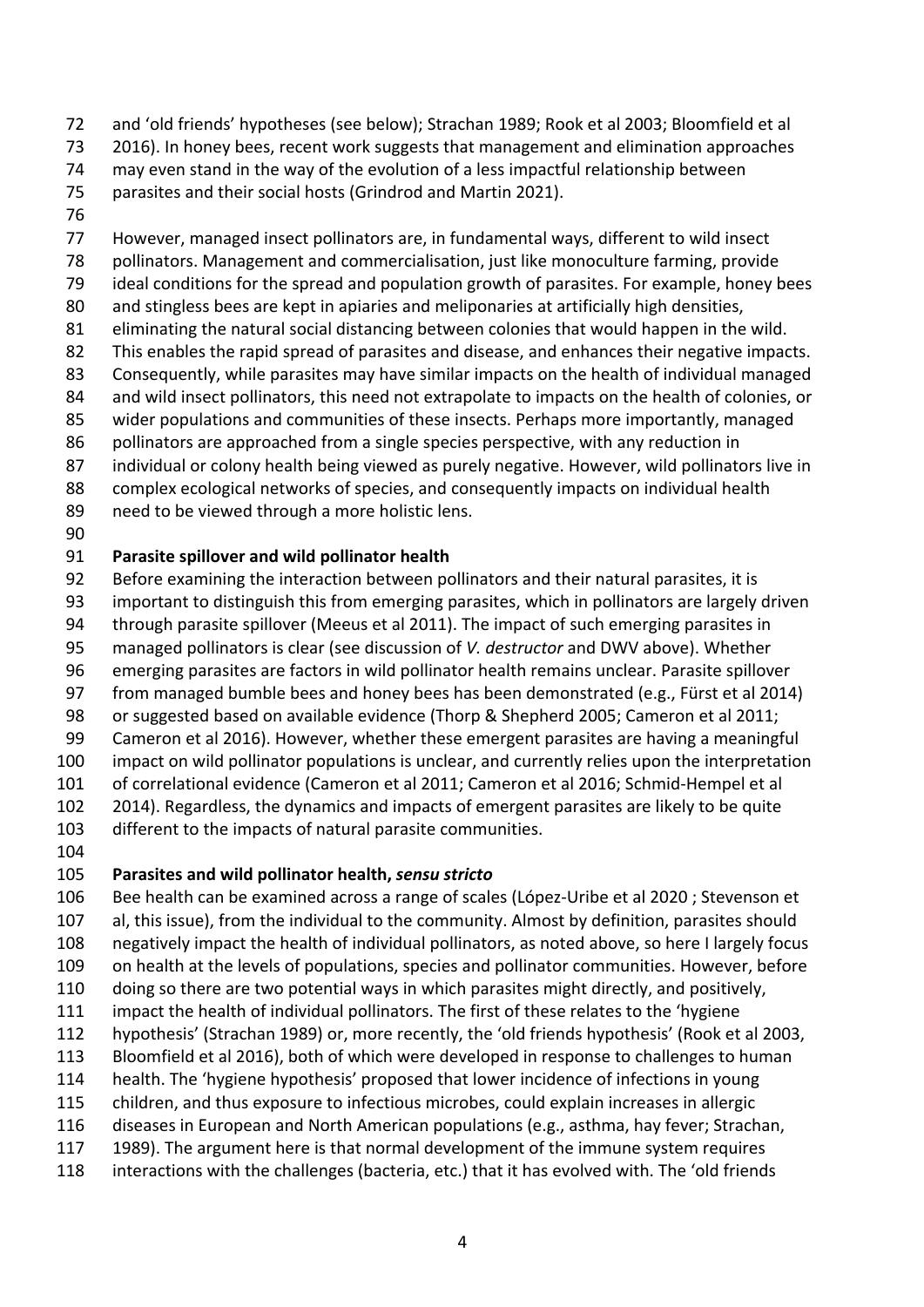- hypothesis' suggests that, rather than development and function of the immune system
- relying solely on these antagonistic interactions, it is ambient microbiomes (on the skin, gut,
- etc.) and parasites that cause chronic infections, that are essential for development and
- maintenance of normal immune function. In humans this has led to the development of
- therapies that deliberately re-introduce parasites into humans to regulate the immune
- system (e.g., Broadhurst et al 2010).
- 

 How might these hypotheses apply to insect pollinators? Recent evidence for the presence of an adaptive anti-viral immune system in insects (Tassetto et al 2017) shows that insect immune systems are more similar to mammalian immune systems than had been supposed. Consequently, infectious microbes – as suggested by the 'hygiene hypothesis' – may have a similar role in the development of the insect immune system, and their absence may lead to maladaptive responses to adult infections. Experiments that eliminate antagonistic microbes during development are required to test this idea. However, as is the case with humans (Rook et al. 2003, Bloomfield et al 2016), the 'old friends hypothesis' may be more applicable to understanding insect immunity. A co-evolved gut microbiome has been identified in key insect pollinators (honey bees: Kwong & Moran 2016, bumble bees: Hammer & Moran 2021) and interactions between the insect immune system and the gut microbiome are well-documented (Horak et al 2020, Lesperance & Broderick 2020), as are interactions between the gut microbiome and parasites (Koch & Schmid-Hempel 2011), both of which can be viewed as prerequisites for the 'old friends hypothesis' to apply. Consequently, microbes may play a key role in the development, maintenance, and function 141 of the immune system of insect pollinators, and thus have a positive impact on individual health (Horak et al 2020). A final aspect of the 'old friends hypothesis' argues that parasites that cause chronic infections could have evolved a regulatory relationship with the immune system. An analogy for this in insect pollinators emerges from the concept of immune priming. In bumblebees, an initial exposure to a low-dose of a bacterial pathogen gave specific protection against secondary exposure (Sadd & Schmid-Hempel 2006). Similar, but perhaps less specific effects could result in prior exposure to a low virulence but abundant pathogen providing protection against subsequent exposure to a high virulence pathogen 149 that interacts similarly with the immune system. Consequently, such low virulent pathogens could actually confer health benefits on individual insect pollinators, depending upon the relative prevalence and thus opportunities to encounter parasites across a range of virulence levels. Whether such interactions exist in wild insect pollinators deserves investigation. Overall, investigating how and where the 'old friends hypothesis' maps on to insect pollinators could be a productive area to mine for researchers of bee health. 

**Parasites and wild pollinator health,** *sensu lato*

 Turning to the level of population or community health in wild pollinators (López-Uribe et al 2020 ; Stevenson et al, this issue), a useful analogy can be made with the extensive literature on pollinator-plant networks (Bennett et al 2018; Vizentin-Bugoni et al 2018). Empirical and theoretical studies of the relationship between pollinators and the plants that they pollinate show that a robust, resilient, or perhaps healthy network is one that contains many pollinator species, with redundancy in their plant visitation patterns (Bennett et al 2018; Vizentin-Bugoni et al 2018). Here it is the pollinators that are driving the health of the plant community. Similarly, in the relationship between parasites and pollinators, a diverse parasite community species may drive the health of the pollinator community. Parasites are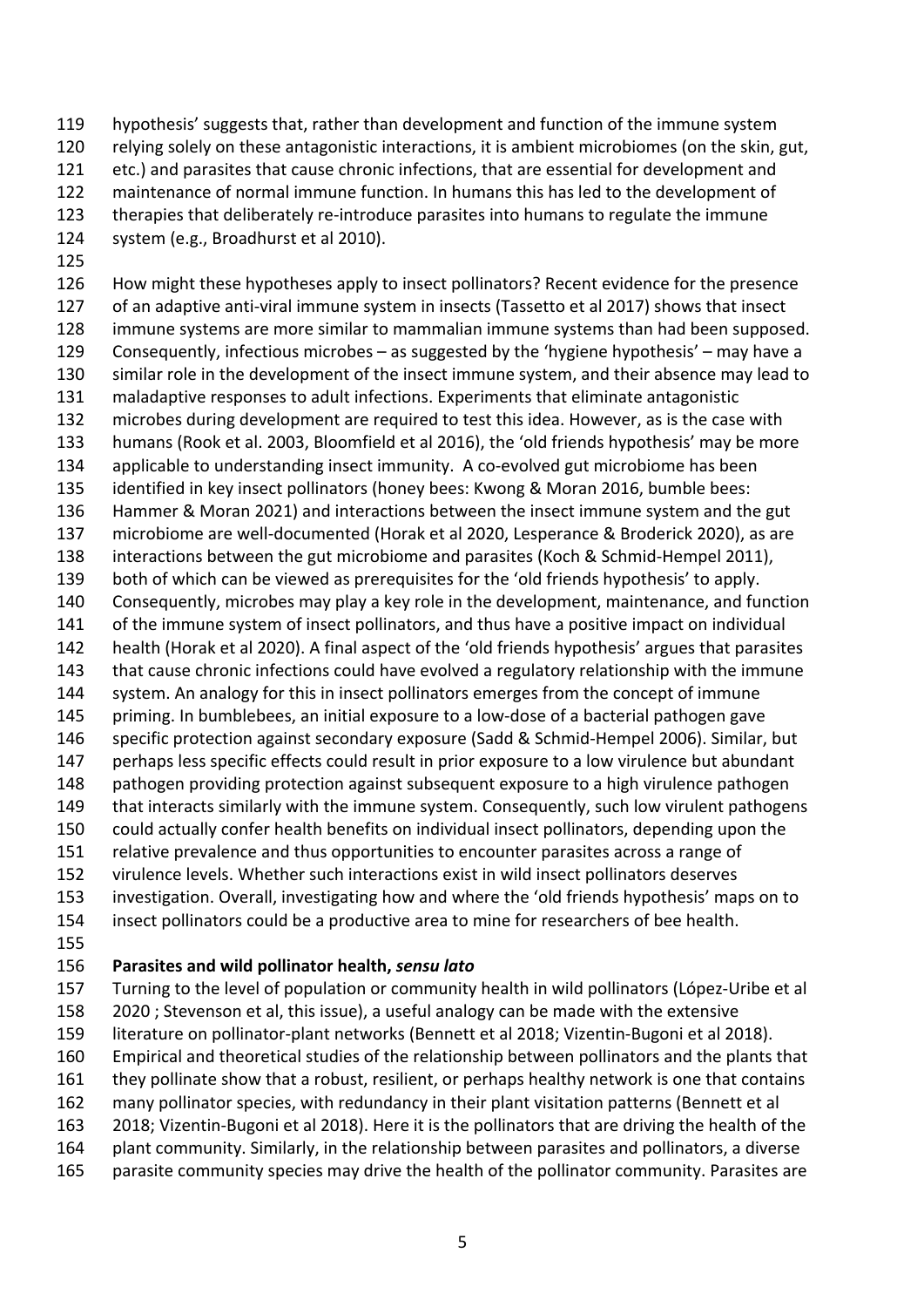known to exert bottom-up control over host population size and dynamics (Hudson et al 1998), and as such could play an important role in limiting the populations of dominant generalist pollinators, enabling the survival and success of their rarer competitors (Hatcher et al 2006). Such apparent competition has been experimentally identified in parasitoid-leaf miner communities (Morris et al 2004). Consequently, the structure, robustness, and resilience of pollinator communities may well depend, to some degree, on their associated parasite community. From this perspective, parasites have to be recognised not just as negative influences on the physiological and reproductive health of individuals and colonies, but also positive influences on the health of pollinator communities. Thus, a healthy parasite community is likely a sign of a healthy pollinator community (Hudson et al 2006). 177 This perspective obviously depends upon the biology of the system. Wild insect pollinators support a natural parasite community, which has been best described in bumblebees (Alford 1975, Schmid-Hempel 1998). Key features of this community are that it is species rich, taxonomically rich (meaning that it encompasses parasites from viruses to trypanosomes to nematode worms to parasitoids and cuckoo bees), and largely made up of generalist parasites that can infect multiple host species (Alford 1975, Schmid-Hempel 1998). In fact, recent work has shown that at least some of these parasites have an even broader host range, being capable of infecting solitary bees (e.g., Figueroa et al 2021). As 185 such, this parasite community has the potential to play a significant role in structuring host communities and thus the broader health of the pollinator community. What evidence is there that such structuring might be taking place? In a multi-site, two year study, common bumblebee species in Alpine meadows had consistently higher parasite richness and load than rare species (Durrer & Schmid-Hempel 1995), despite the fact that these parasites are generalists that can either directly attack or spread between multiple host species (Figueroa et al 2020; Graystock et al 2020; Ruiz-González et al 2012; Salathé & Schmid-Hempel 2011). Similar patterns were found in a single-year study in North America, where common species of bumblebee were more parasitised by a trypanosome parasite and conopid fly parasitoids than were their rarer congeners (Malfi & Roulston 2014). These patterns in parasite richness and load suggest that parasites could suppress common pollinator species and, by extension, enable rare species to maintain their populations as a result of reduced competition, resulting in a more diverse, and thus healthier pollinator community. Evidence for such dynamics was found in a 39-year data set of 6 species of cuckoo bumble bees (*Bombus* subgenus *Psythirus*) and their bumble bee host assemblage (6 focal host species and 10 potential host species) across the island of Great Britain (Antonovics & Edwards 201 2011). They found that parasites had a negative impact on host population dynamics, 202 driving down their host species and thus potentially reducing competition for non-focal host species. Importantly, the cuckoo bumblebees disappeared when their hosts became rarer (seen most obviously at range edges for the host), so enabling the bounce back of host species required for such long-term host-parasite cycles. Similar fluctuations in parasite populations have been seen across an 11-year study of the trypanosome gut parasite *Crithidia bombi* in bumblebee queens (*B. terrestris*), but in the absence of host abundance data these fluctuations are hard to interpret (Schmid-Hempel et al 2019). Together, these studies suggest that parasite communities could be playing a positive role in the health of 210 pollinator communities through apparent or parasite-mediated competition (Hatcher et al 2006).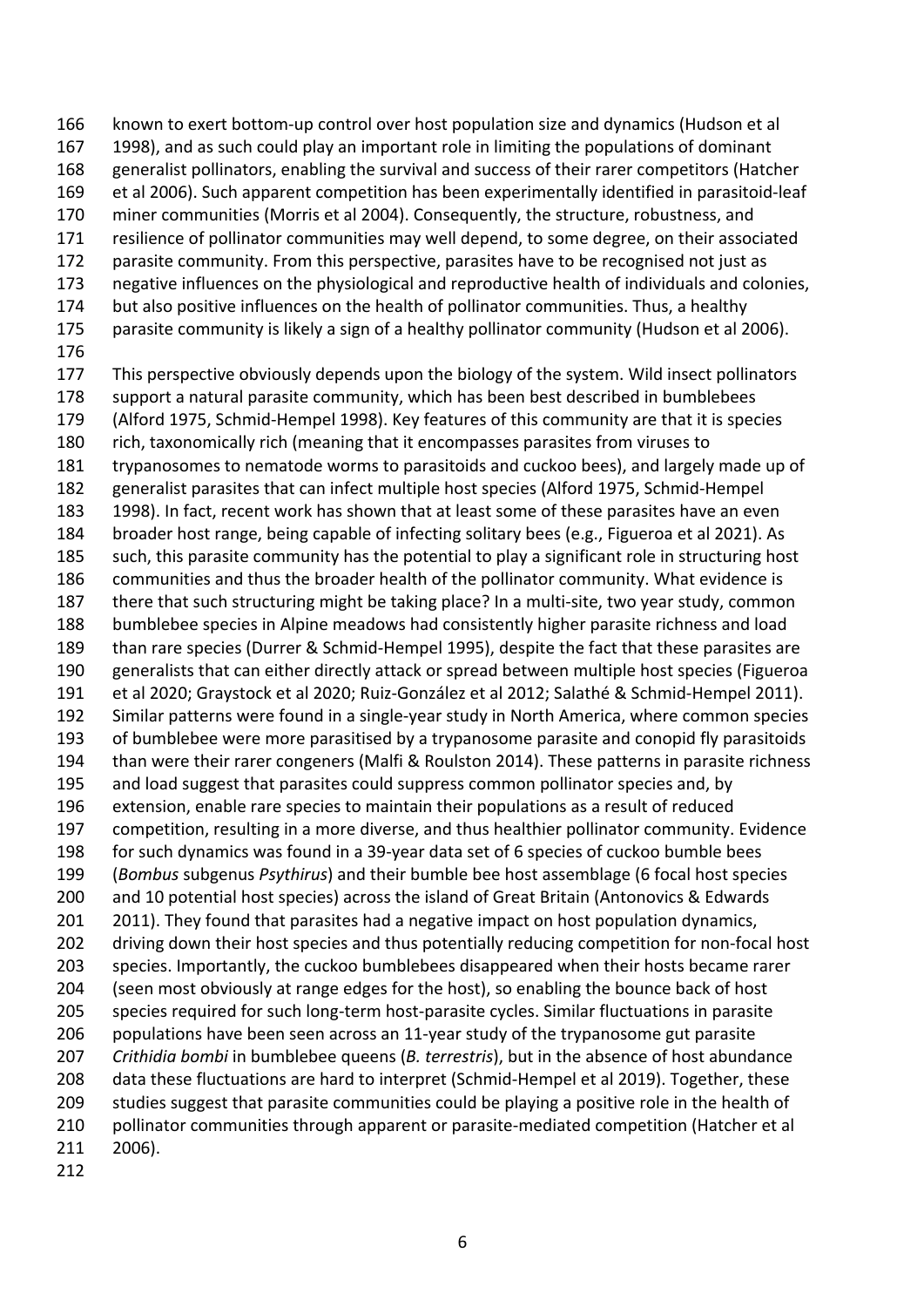help to support a more species-rich pollinator assemblage. Again, this has been identified in the endemic parasites of bumblebees, where the microsporidian *Nosema bombi* and the castrating nematode *Sphaerularia bombi* vary in their virulence depending upon the bumblebee species they are parasitising (Rutrecht & Brown 2009, Jones & Brown 2014, Kelly 2009). However, it is an open question as to how such variation in virulence maps to background host abundance, and thus whether such variation will act to enhance or decrease pollinator species richness. Theory suggests that the relationship between parasites and multiple hosts is complex and varied, and so patterns of virulence across multiple pollinator species cannot easily be predicted (e.g., Osnas & Dobson 2011). Consequently, further empirical studies of virulence across a broader range of host species

In addition to differential prevalence, differential virulence across host species could also

- are needed to address this.
- 

An important caveat to the discussion above is that we still have a severe knowledge gap on

227 the actual impact of parasites on wild pollinators. Laboratory studies have found significant

- impacts on colony (Brown et al 2003; Yourth et al 2008; Otti & Schmid-Hempel 2007;
- Rutrecht & Brown 2009) and population-level health (Brown et al 2003), but how these
- translate into real impacts in the field remains unknown, apart from the case of cuckoo bees
- described above. However, given the prevalence of parasites such as *Crithidia bombi*
- (Shykoff & Schmid-Hempel 1991; Gillespie 2010; Kissinger et al 2011; Cordes et al 2012;
- Jones & Brown 2014; Gamboa et al 2015; Gallot-Lavallee et al 2016; Plischuk et al 2020) and
- *S. bombi* (Kelly 2009) that are known to have dramatic impacts on host species (Brown et al 2003; Kelly 2009; Jones & Brown 2014), it seems likely that they are having at least some
- impact on their host populations in the wild.
- 

 Along with their potential role in structuring pollinator communities, and as emphasised in a series of seminal publications, parasites are a natural part of food webs, playing important 240 roles as consumers of and redistributors of biomass and nutrients, and drivers of stability (e.g., Lafferty et al 2006, Lafferty et al 2008). Removals of, or declines in parasites, could thus have negative impacts on host population health through further disruption of the 243 structure of trophic relationships. Finally, from an evolutionary perspective, hosts have coevolved with their parasites, as can be seen from the existence of immune systems, positive selection on host immune genes (Barribeau et al 2015), as well as the evolution of behavioural responses to reduce parasite impacts (Müller & Schmid-Hempel 1993). Consequently, declines or removals of parasites could dramatically change the selective

- landscape in which pollinators continue to evolve.
- 

### **Parasite epidemiology and its control in wild pollinators**

 Despite the potential importance of parasites to pollinator diversity and community health, as detailed above, current research on the role of parasites in wild bee health has focused largely on either understanding transmission dynamics (Ruiz-Gonzalez et al 2012; Adler et al 2018; Figueroa et al 2019; Bailes et al 2020; Figueroa et al 2020; Graystock et al 2020), or how floral resources can be used to control natural endemic parasites in bumble bees (see below). Identification of parasite sources (Graystock et al 2020), sinks (Jones and Brown 2014), and reservoirs of infection (Graystock et al 2020) can help to predict whether parasites will enhance pollinator species richness or actually depress populations of rare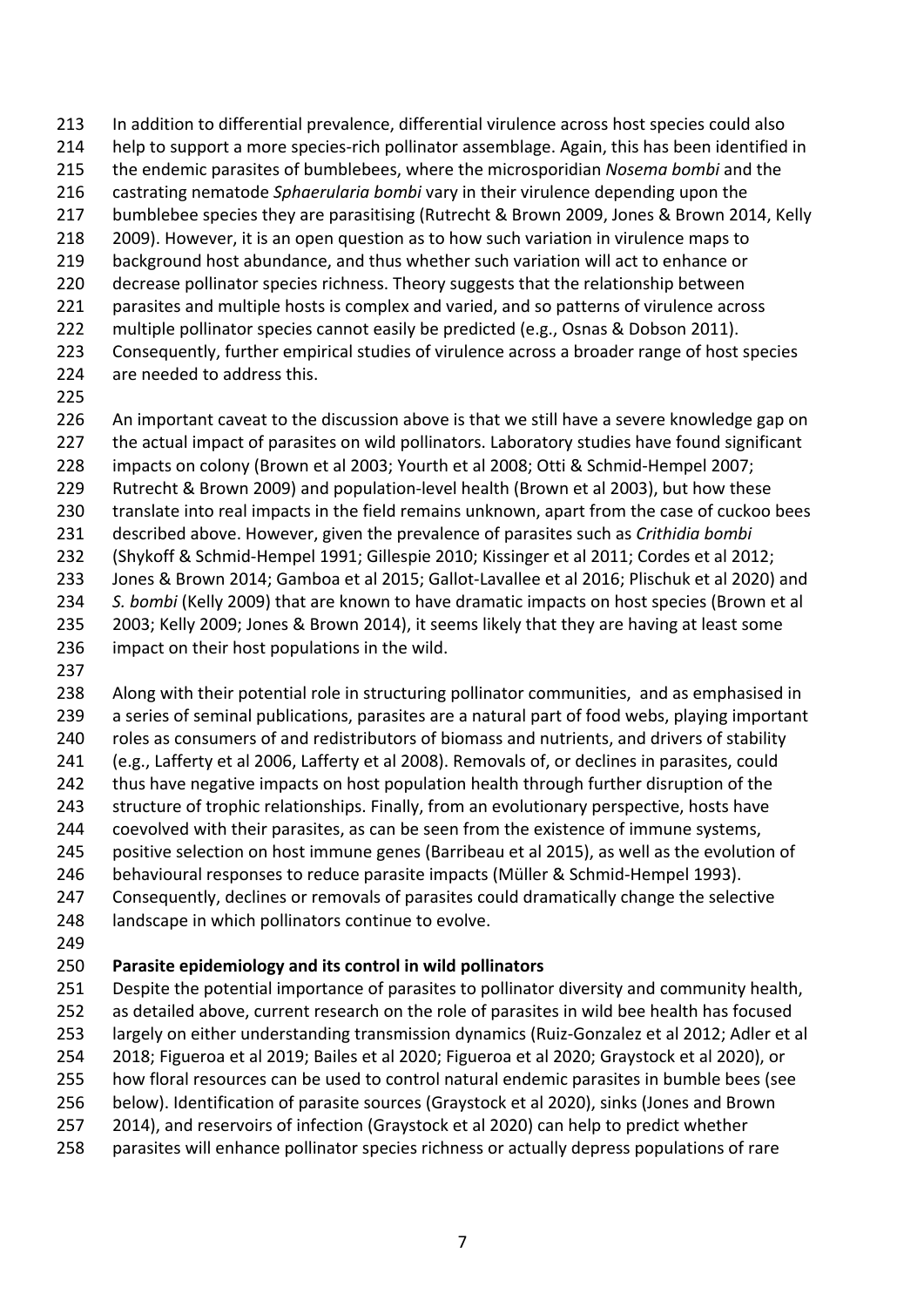species even further. However, how these transmission dynamics map onto patterns of species abundance remains to be determined.

262 Transmission dynamics are not solely driven by properties of the parasite or the host. One 263 of the most exciting recent branches of research into pollinator health has been the discovery that numerous compounds that occur as non-nutritive components in nectar and pollen (Manson et al 2010; Anthony et al 2015; Baracchi et al 2015; Biller et al 2015; Palmer- Young et al 2016; Palmer-Young et al 2017; Giacomini et al 2018; Koch et al 2019; LoCascio et al 2019; Folly et al 2020; Folly et al 2021), as well as particular flowering plant species (Giacomini et al 2018; LoCascio et al 2019; Giacomini et al 2021), have been identified as reducing or preventing infections of pollinator parasites, including the trypanosome *Crithidia bombi* in two species of bumble bee (*B. terrestris* and *B. impatiens*)( Manson et al 2010; Anthony et al 2015; Baracchi et al 2015; Biller et al 2015; Palmer-Young et al 2016; Palmer-Young et al 2017; Giacomini et al 2018; Koch et al 2019; LoCascio et al 2019), and the microsporidia *Nosema apis* and *N. bombi* in honey bees and bumble bees respectively (Folly et al 2020; Folly et al 2021). Importantly, these discoveries are of much broader relevance than the pollinator species in which they have been documented, as these parasites are now known to infect a much broader array of species outside of bumblebees 277 and honey bees. In at least some of these cases, these natural medicines are either under threat due to habitat loss (Koch et al 2019) or come from species that are naturally important forage sources for wild bees (LoCascio et al 2019). One way to take advantage of 280 these compounds to enhance pollinator health is to include them in the supplementary 281 diets of managed pollinators, which could result in a reduction of pathogen spillover (see above). However, it has also been suggested that they could be used in floral enhancement schemes to provide a natural pharmacy for wild bees (Folly et al 2021).

 How such non-nutritive floral resources could be provided at a landscape level for wild insect pollinators is unclear. Floral enrichment schemes in agricultural landscapes need to balance availability of high quality nectar and pollen sources to serve a diversity of polylectic and oligolectic insect pollinators. Incorporating species that provide compounds or pollen types that can act to reduce parasite infection or load has to be balanced against the need to provide this complex nutrition. In addition, if parasites are acting to reduce competition from numerically dominant insect pollinators, and thus enabling a richer pollinator community (as discussed above), then the provision of natural pharmaceuticals should be targeted through plants that are not visited, or significantly less visited by dominant insect pollinator species. In non-agricultural environments, where recent habitat loss has led to 295 the loss of plants that provide these pharmaceutical services to insect pollinators (e.g., Koch

- et al 2019), ecological restoration is obviously a much simpler business.
- 

# **What might a healthy parasite-pollinator network look like?**

 Efforts to maximise pollinator health at the community scale through the manipulation of parasites are limited by a fundamental gap in knowledge. Arguably the biggest challenge in understanding what a healthy assemblage of pollinators and parasites would be is gathering the real-world data to answer this question. By their very nature, host-parasite associations are dynamic in space and time (Thompson 2005). Consequently, snapshots from a single season, single year, or single site are limited in what they can tell us. In addition, pollinator assemblages themselves have been significantly altered by anthropogenic forces, such as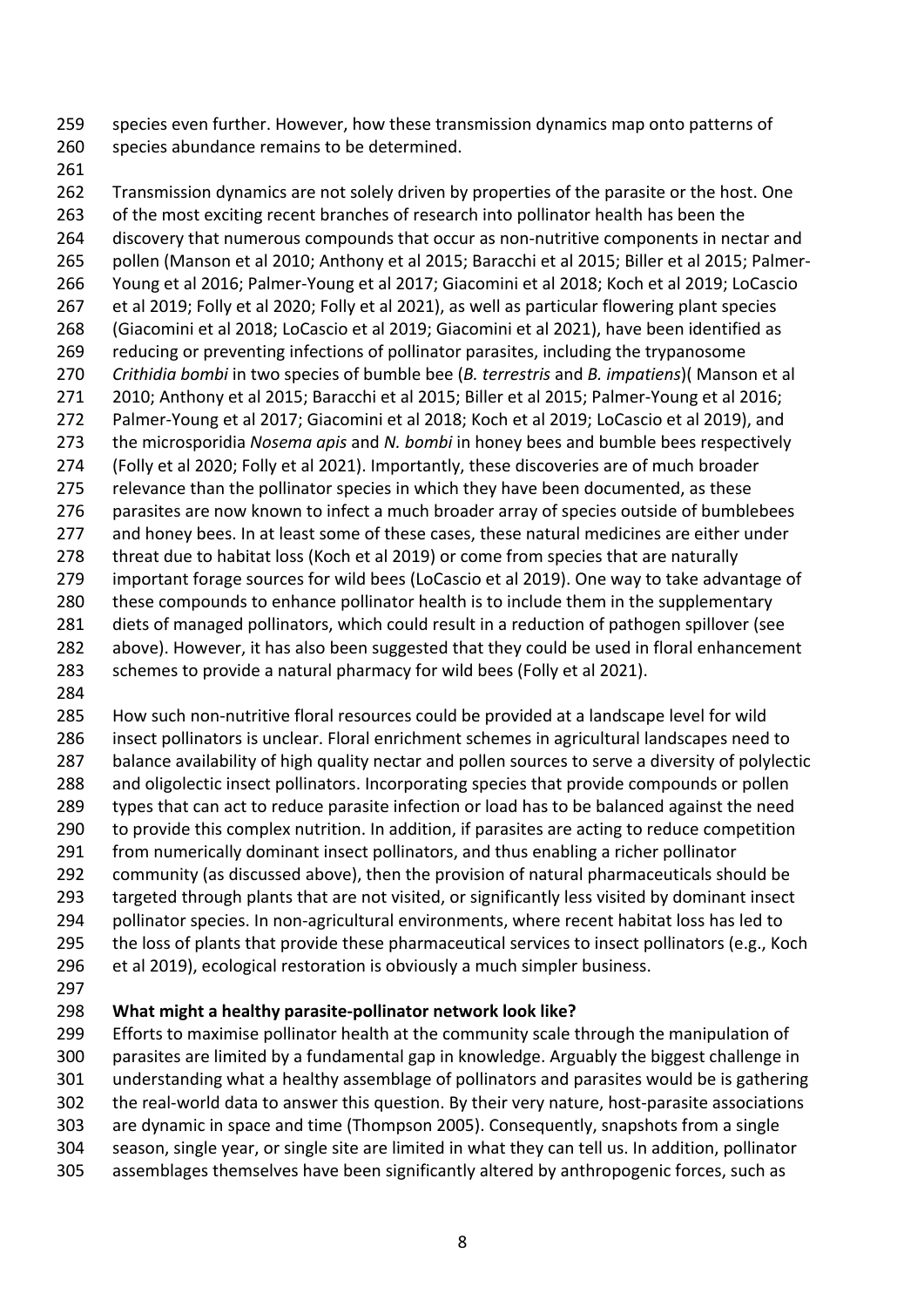- intensive agriculture, urbanisation, and climate change, which may have implications for the
- structure and health of the host-parasite community. Ecological network theory provides
- tools to assess the structure and stability of bi-partite networks (Runghen et al 2021), and a
- first step therefore might be to apply network analyses to already collected host-parasite
- data in pollinators, or to new data collected from targeted habitats, to gain an
- understanding of how pollinator-parasite communities vary across different ecosystems.
- Information on how pollinator-parasite communities are structured, in terms of nestedness,
- redundancy, etc., and how this relates to robustness and resilience, will provide unique
- insights into pollinator community health.
- 

### **Parasites in pollinators: a right to life?**

- Notwithstanding their potential positive impacts on wild pollinator community structure,
- specific targeted conservation actions may still require the removal of pollinator parasites.
- For example, reintroduction of locally extinct pollinators, like the large blue butterfly
- *Phengaris arion* or the short-haired bumblebee *B. subterraneus*, falls under IUCN
- regulations, and these often require quarantine to enable the elimination of parasites (e.g.,
- Brown et al 2017). Increasingly, the more research is done the more generalist pollinator
- parasites appear to be, suggesting that such parasite elimination may not have any
- consequences for the survival of individual parasite species. However, losses of other
- parasite species during reintroductions (e.g., the California condor louse; see Dunn (2009)
- for a review) argues against complacency. Conservation is not a zero sum game, and while
- pollinators are important across a range of values, parasites have the same ethical right to
- life and conservation as any other organism. This is not questioned when parasites are of the same taxonomic group as their hosts – for example, cuckoo and kleptoparasitic bees,
- which themselves can be categorised as endangered under IUCN criteria (Fitzpatrick et al
- 2007; Nieto et al 2014) or when they fit the definition of parasitoids for example,
- conopid flies and syntretic wasps demonstrating a very specific kind of chauvinism
- towards the broad array of life that has evolved to parasitise pollinators. Future re-
- introduction schemes and conservation actions for pollinators should explicitly recognise
- and incorporate their natural parasite community (Dougherty et al 2016, Carlson et al 2020),
- rather than treating them simply as threats to pollinator conservation.
- 

# **Conclusion**

 Parasites are a natural part of wild pollinator biology, but their important role in structuring wild pollinator communities has been largely ignored, with a focus instead on their control and elimination. While this focus has been driven by the important issue of pathogen spillover, the dynamics of natural host-parasite associations are fundamentally different, and consequently require an approach that reflects our knowledge of host-parasite community dynamics. Unfortunately, evidence for the role of parasites in structuring pollinator communities, or even driving the dynamics of individual pollinator species, is limited. However, what evidence there is suggests that generalist parasites may enable richer and more diverse pollinator assemblages through their impacts on more abundant host species. Further work, both empirical and theoretical, is needed to determine whether this is the case. In the meantime, the potential utilisation of natural pharmaceuticals for wild pollinators needs to be carefully considered, to make sure that it does not undermine the forces that are maintaining rarer pollinator species within the community. In conclusion, the potential role of parasites as signals for, and drivers of pollinator community health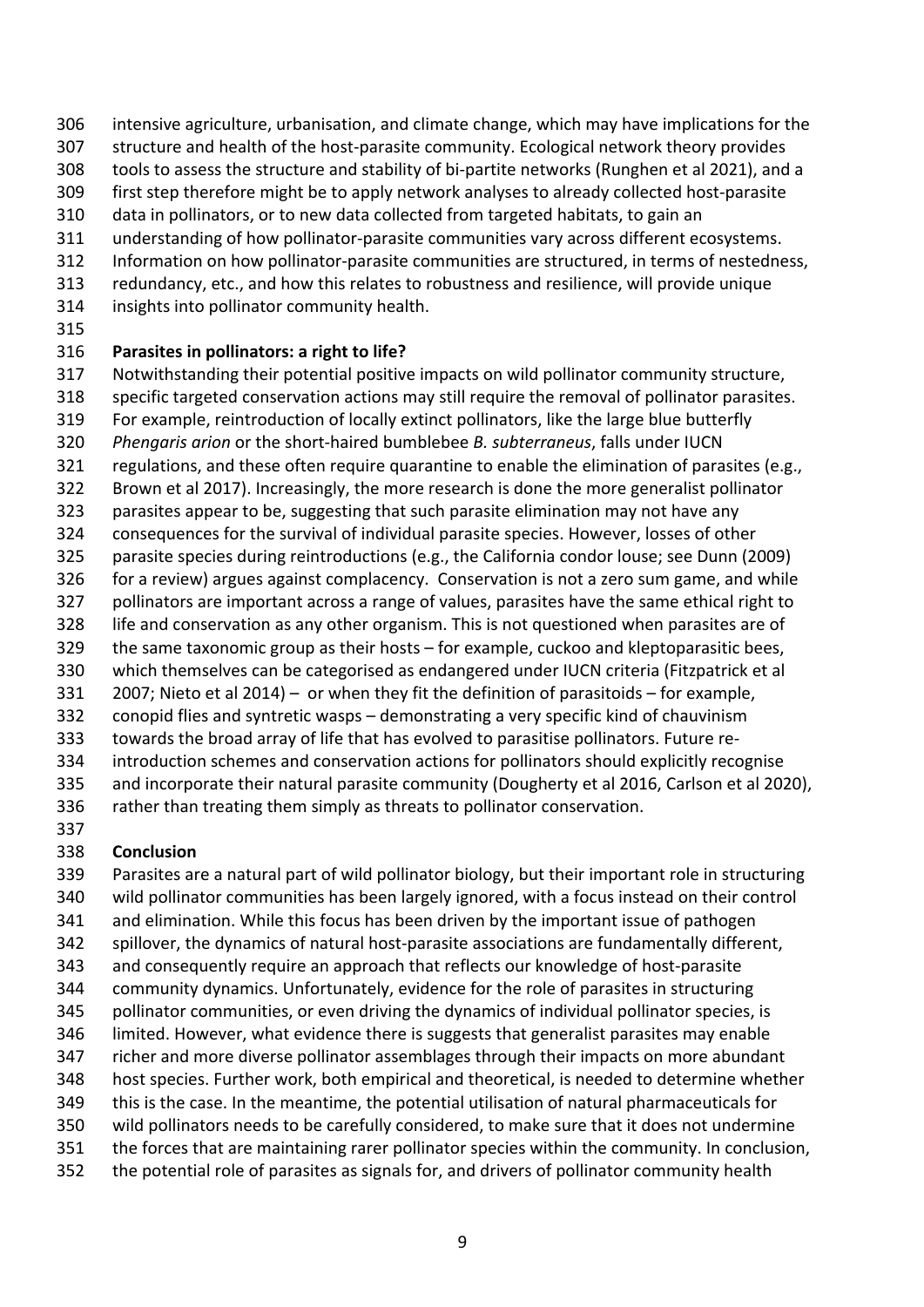| 353 | needs to be confirmed if we are to take a holistic approach to managing and maintaining                         |
|-----|-----------------------------------------------------------------------------------------------------------------|
| 354 | healthy pollinator communities.                                                                                 |
| 355 |                                                                                                                 |
| 356 | <b>Acknowledgements</b>                                                                                         |
| 357 | Many thanks to the two reviewers whose comments significantly improved the clarity of                           |
| 358 | this manuscript, and to the organisers of this special issue who gave me the opportunity to                     |
| 359 | develop this contribution.                                                                                      |
| 360 |                                                                                                                 |
| 361 | <b>References</b>                                                                                               |
| 362 | Adler LS, Michaud KM, Ellner SP, McArt SH, Stevenson PC, Irwin RE. 2018 Disease where you                       |
| 363 | dine: plant species and floral traits associated with pathogen transmission in bumble bees                      |
| 364 | Ecology 99, 2535-2545                                                                                           |
| 365 |                                                                                                                 |
| 366 | Alford DV. 1975 Bumblebees. Davis-Poynter                                                                       |
| 367 |                                                                                                                 |
| 368 | Anthony WE, Palmer-Young EC, Leonard AS, Irwin RE, Adler LS. 2015 Testing dose-                                 |
| 369 | dependent effects of the nectar alkaloid anabasine on trypanosome parasite loads in adult                       |
| 370 | bumble bees. PLoS One 10, e0142496                                                                              |
| 371 |                                                                                                                 |
| 372 | Antonovics J, Edwards M. 2011 Spatio-temporal dynamics of bumblebee nest parasites                              |
| 373 | (Bombus subgenus Psythirus ssp.) and their hosts (Bombus spp.). J. Anim. Ecol. 80, 999-1011                     |
| 374 |                                                                                                                 |
| 375 | Ashby B, King KC. 2017 Friendly foes: the evolution of host protection by a parasite. Evol.                     |
| 376 | Lett. 1, 211-221                                                                                                |
| 377 |                                                                                                                 |
| 378 | Bailes EJ, Bagi J, Coltman J, Fountain MT, Wilfert L, Brown MJF. 2020 Host density drives                       |
| 379 | viral, but not trypanosome, transmission in a key pollinator. Proc. R. Soc. B 287, 20191969                     |
| 380 |                                                                                                                 |
| 381 | Baracchi D, Brown MJF, Chittka L. 2015 Behavioural evidence for self-medication in                              |
| 382 | bumblebees? F1000 Res. 4, 73                                                                                    |
| 383 |                                                                                                                 |
| 384 | Barribeau SM, Sadd BM, du Plessis L, Brown MJF, Buechel SD, Cappelle K, Carolan JC,                             |
| 385 | Christiaens O, Colgan TJ, Erler S, et al. 2015 A depauperate immune repertoire precedes                         |
| 386 | evolution of sociality in bees. Genom. Biol. 16, 83                                                             |
| 387 |                                                                                                                 |
| 388 | Bennett JM, Thompson A, Goia I, Feldmann R, Stefan V, Bogdan A, Rakosy D, Beloiu M, Biro                        |
| 389 | I-B, Bluemel S, et al. 2018 A review of European studies on pollination networks and pollen                     |
| 390 | limitation, and a case study designed to fill in a gap. AoB PLANTS 10, ply068                                   |
| 391 |                                                                                                                 |
| 392 | Biller OM, Adler LS, Irwin RE, McAllister C, Palmer-Young EC. 2015 Possible synergistic                         |
| 393 | effects of thymol and nicotine against Crithidia bombi parasitism in bumble bees. PLoS One                      |
| 394 | 10, e0144668                                                                                                    |
| 395 |                                                                                                                 |
| 396 | Broadhurst MJ, Leung JM, Kashuap V, McCune JP, Mahadevan U, McKerrow JH, Loke P. 2010                           |
| 397 | IL-22 <sup>+</sup> CD4 <sup>+</sup> T cells are associated with therapeutic Trichuris trichiura infection in an |
| 398 | ulcerative colitis patient. Sci. Transl. Med. 2, 60-88                                                          |
| 399 |                                                                                                                 |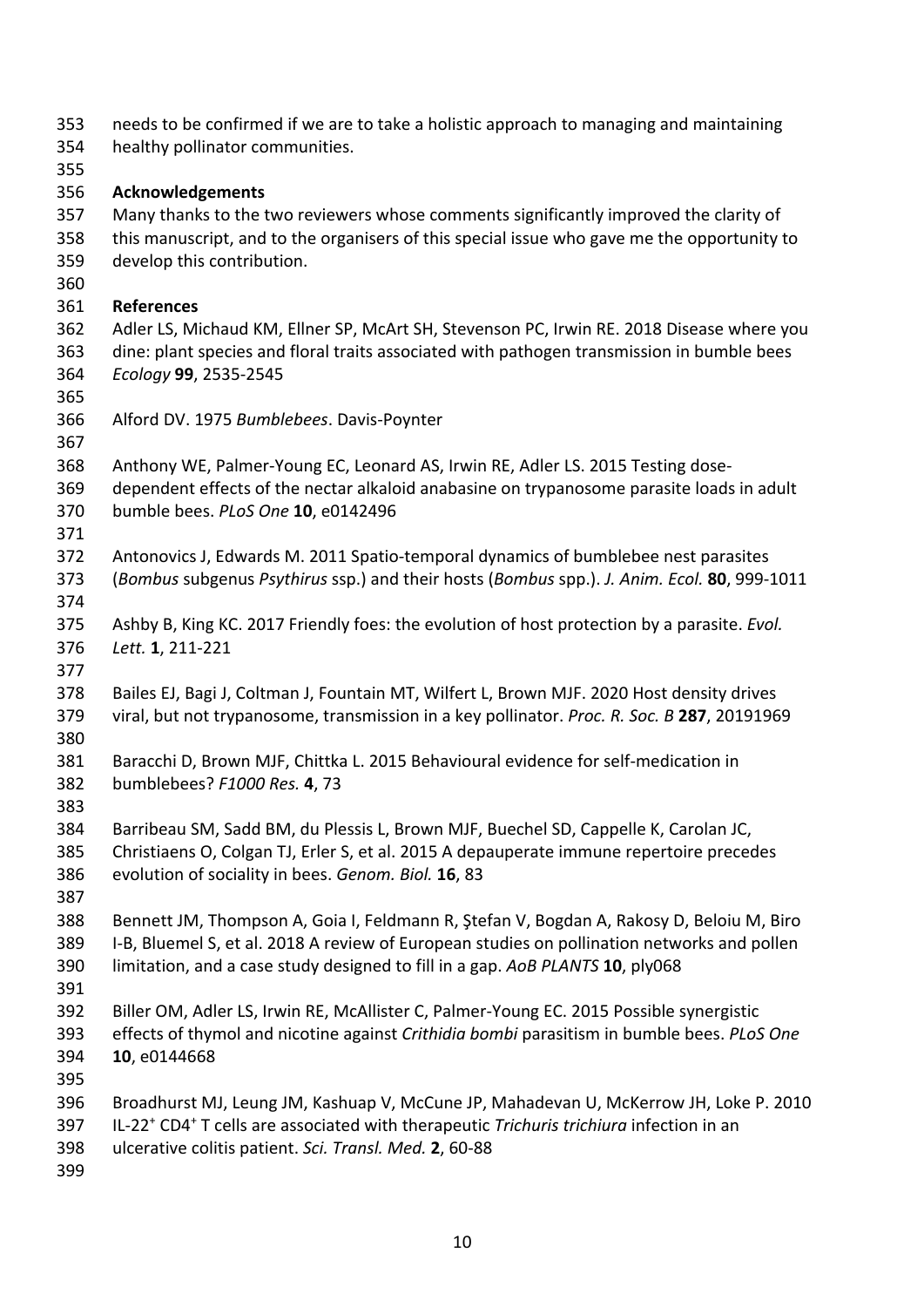Bloomfield SF, Rook GAW, Scott EA, Shanahan F, Stanwell-Smith R, Turner P. 2016 Time to abandon the hygiene hypothesis: new perspectives on allergic disease, the human microbiome, infectious disease prevention and the role of targeted hygiene. *Persp. Publ. Health* **136**, 213-224 Brown MJF, Sainsbury AW, Vaughan-Higgins RJ, Measures GH, Jones CM, Gammans N. 2017 Bringing back a healthy buzz? Invertebrate parasites and reintroductions: a case study in bumblebees. *Ecohealth* **14**, S74-S83 Brown MJF, Schmid-Hempel R, Schmid-Hempel P. 2003 Strong context-dependent virulence in a host-parasite system: reconciling genetic evidence with theory. *J. Anim. Ecol.* **72**, 994- 1002 Cameron SA, Lozier JD, Strange JP, Koch JB, Cordes N, Solter LF, Griswold TL. 2011 Patterns of widespread decline in North American bumble bees. *PNAS* **108**, 662-667 Cameron SA, Lim HC, Lozier JD, Duennes MA, Thorp R. 2016 Test of the invasive pathogen hypothesis of bumble bee decline in North America. *PNAS* **113**, 4386-4391 Carlson CJ, Hopkins S, Bell KC, Doña J, Godfrey SS, Kwak ML, Lafferty KD, Moir ML, Speer KA, Strona G, Torchin M, Wood CL. 2020 A global parasite conservation plan. *Biol. Cons.*, **250**, 108596 Cordes N, Huang WF, Strange JP, Cameron SA, Griswold TL, Lozier JD, Solter LF. 2012 Interspecific geographic distribution and variation of the pathogens *Nosema bombi* and *Crithidia* species in the United States bumble bee populations. *J. Inv. Pathol.* **109**, 209-216 Dougherty ER, Carlson CJ, Bueno VM, Burgio KR, Cizauskas CA, Clements CF, Seidel DP, Harris NC. 2016 Paradigms for parasite conservation. *Cons. Biol.*, **30**, 724-733 Dunn RR. 2009 Coextinction: anecdotes, models, and speculation. In Turvey ST (Ed) *Holocene Extinctions*. Oxford University Press Durrer S, Schmid-Hempel P. 1995 Parasites and the regional distribution of bumblebee species. *Ecography* **18**, 114-122. Evison SEF, Jensen AB. 2018 The biology and prevalence of fungal diseases in managed and wild bees. *Curr. Opin. Ins. Sci.* **26**, 105-113 Figueroa LL, Blinder M, Grincavitch C, Jelinek A, Mann EK, Merva LA, Metz LE, Zhao AY, Irwin RE, McArt SH, Adler LS. 2019 Bee pathogen transmission dynamics: deposition, persistence and acquisition on flowers. *Proc. R. Soc. B* **286**, 20190603 Figueroa LL, Grab H, Ng WH, Myers CR, Graystock P, McFrederick QS, McArt SH. 2020 Landscape simplification shapes pathogen prevalence in plant-pollinator networks. *Ecol. Lett.* **3**, 1212-1222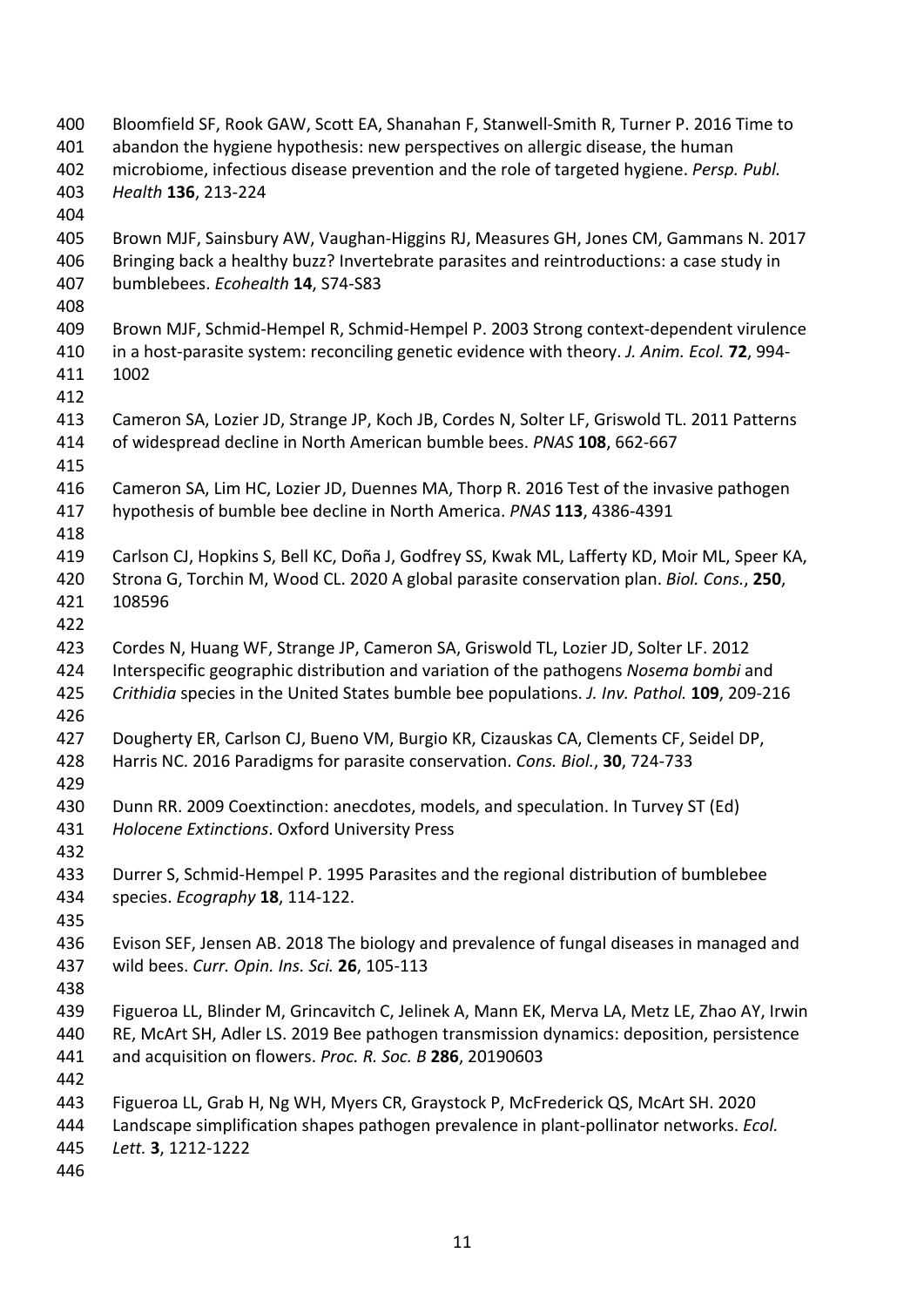Figueroa LL, Grincavitch, McArt SH. 2021 *Crithidia bombi* can infect two solitary bee species while host survivorship depends on diet. *Parasitol.* **148**, 435-442 Fitzpatrick Ú, Murray TE, Paxton RJ, Brown MJF. 2007 Building on IUCN regional red lists to produce lists of species of conservation priority: a model with Irish bees. *Cons. Biol.* **21**, 1324-1332 Fleming G. 1871 Animal plagues: their history, nature, and prevention. Chapman and Hall. Folly AJ, Koch H, Farrell IW, Stevenson PC, Brown MJF. 2021 Agri-environment scheme nectar chemistry can suppress the social epidemiology of parasites in an important pollinator. *Proc. R. Soc. B* **288**, 20210363 Folly AJ, Stevenson PC, Brown MJF. 2020 Age-related pharmacodynamics in a bumblebee- microsporidia system mirror similar patterns in vertebrates. *J. Exp. Biol*. **223**, jeb217828 Fürst MA, McMahon DP, Osborne JL, Paxton RJ, Brown MJF. 2014 Disease associations between honeybees and bumblebees as a threat to wild pollinators. *Nature* **506**, 364-366 Gallot-Lavallee M, Schmid-Hempel R, Vandame R, Vergara CH, Schmid-Hempel P. 2016 Large scale patterns of abundance and distribution of parasites in Mexican bumblebees. *J. Inv. Pathol.* **133**, 73-82 Gamboa V, Ravoet J, Brunain M, Smagghe G, Meeus I, Figueroa J, Riano D, de Graaf DC. 2015 Bee pathogens found in *Bombus atratus* from Colombia: a case study. *J. Inv. Pathol.* **129**, 36-39 Giacomini JJ, Leslie J, Tarpy DR, Palmer-Young EC, Irwin RE, Adler LS. 2018 Medicinal value of sunflower pollen against bee pathogens. *Sci. Rep.* **8**, 1-10 Giacomini JJ, Connon SJ, Marulanda D, Adler LS, Irwin RE. 2021 The costs and benefits of sunflower pollen diet on bumble bee colony disease and health. *Ecosphere* **12**, e03663 Gillespie S. 2010 Factors affecting parasite prevalence among wild bumblebees. *Ecol. Entomol.* **35**, 737-747 Goulson D, Nicholls E, Botías C, Rotheray EL. 2015 Bee declines driven by combined stress from parasites, pesticides, and lack of flower. Science **347**, 1255957-1-1255957-9 Graystock P, Ng WH, Parks K, Tripodi AD, Muñiz PA, Fersch AA, Myers CR, McFrederick QS, McArt SH. 2020 Dominant bee species and floral abundance drive parasite temporal dynamics in plant-pollinator communities. *Nature Ecol. Evol.* **4**, 1358-1367 Grindrod I, Martin SJ. 2021 Parallel evolution of *Varroa* resistance in honey bees: a common mechanism across continents? *Proc. R. Soc. B* **288**, 20211375 Hammer TJ, Moran NA. 2021 The gut microbiota of bumblebees. *Insectes Soc.*, **68**, 287-301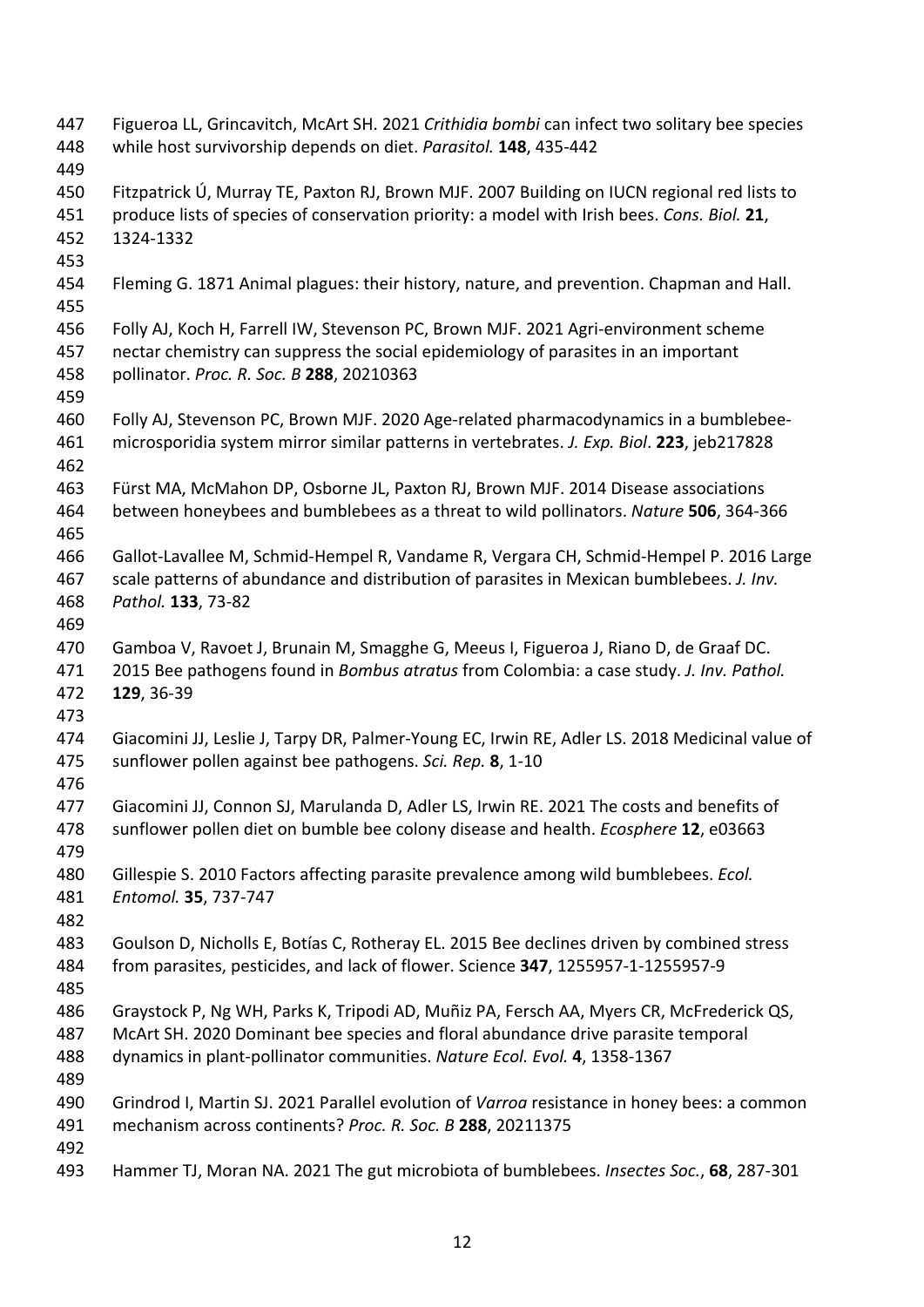| 494 |                                                                                                 |
|-----|-------------------------------------------------------------------------------------------------|
| 495 | Hatcher MJ, Dick JTA, Dunn AM. 2006 How parasites affect interactions between                   |
| 496 | competitors and predators. Ecol. Lett. 9, 1253-1271                                             |
| 497 |                                                                                                 |
| 498 | Horak RD, Leonard SP, Moran NA. 2020 Symbionts shape host innate immunity in                    |
| 499 | honeybees. Proc. R. Soc. B., 287, 20201184                                                      |
| 500 |                                                                                                 |
| 501 | Hudson PJ, Dobson AP, Lafferty KD. 2006 Is a healthy ecosystem one that is rich in parasites?   |
| 502 | TREE 21, 381-385.                                                                               |
| 503 |                                                                                                 |
| 504 | Hudson PJ, Dobson AP, Newborn D. 1998 Prevention of population cycles by parasite               |
| 505 | removal. Science 282, 2256-2258                                                                 |
| 506 |                                                                                                 |
| 507 | Jones CM, Brown MJF. 2014 Parasites and genetic diversity in an invasive bumble bee. J.         |
| 508 | Anim. Ecol. 83, 1428-1440.                                                                      |
| 509 |                                                                                                 |
| 510 | Kane TR, Faux CM. 2021 Honey bee medicine for the veterinary practitioner. Wiley-               |
| 511 | Blackwell                                                                                       |
| 512 |                                                                                                 |
| 513 | Kelly MD. 2009 Investigation into the host-parasite relationship of Sphaerularia bombi and      |
| 514 | its host(s) Bombus spp. PhD Thesis, Trinity College Dublin                                      |
| 515 |                                                                                                 |
| 516 | Kissinger CN, Cameron SA, Thorp RW, White B, Solter SF. 2011 Survey of bumble bee               |
| 517 | (Bombus) pathogens and parasites in Illinois and selected areas of northern California and      |
| 518 | southern Oregon. J. Inv. Pathol. 107, 220-224                                                   |
| 519 |                                                                                                 |
| 520 | Koch H, Schmid-Hempel P. 2011 Socially transmitted gut microbiota protect bumble bees           |
| 521 | against an intestinal parasite. PNAS, 108, 19288-19292                                          |
| 522 |                                                                                                 |
| 523 | Koch H, Woodard J, Langat MK, Brown MJF, Stevenson PC. 2019 Flagellum removal by a              |
| 524 | nectar metabolite inhibits infectivity of a bumblebee parasite. Curr. Biol., 29, 3494-3500      |
| 525 |                                                                                                 |
| 526 | Kwong WK, Moran NA. 2016 Gut microbial communities of social bees. Nat. Rev. Microbiol.,        |
| 527 | 14, 378-384                                                                                     |
| 528 |                                                                                                 |
| 529 | Lafferty KD, Dobson AP, Kuris AM. 2006 Parasites dominate food web links.                       |
| 530 | PNAS 103, 11211-11216                                                                           |
| 531 |                                                                                                 |
| 532 | Lafferty KD, Allesina S, Arim M, Briggs CJ, De Leo G, Dobson AP, Dunne JA, Johnson PTJ, Kuris   |
| 533 | AM, Marcogliese DJ, et al. 2008 Parasites in food webs: the ultimate missing links. Ecol. Lett. |
| 534 | 11, 533-546                                                                                     |
| 535 |                                                                                                 |
| 536 | Lesperance DNA, Broderick NA. 2020 Microbiomes as modulators of Drosophila                      |
| 537 | melanogaster homeostasis and disease. Curr. Op. Ins. Sci. 39, 84-90                             |
| 538 |                                                                                                 |
| 539 | LoCascio GM, Aguirre L, Irwin RE, Adler LS. 2019 Pollen from multiple sunflower cultivars       |
| 540 | and species reduces a common bumblebee gut pathogen. Roy. Soc. Open Sci. 6, 190279              |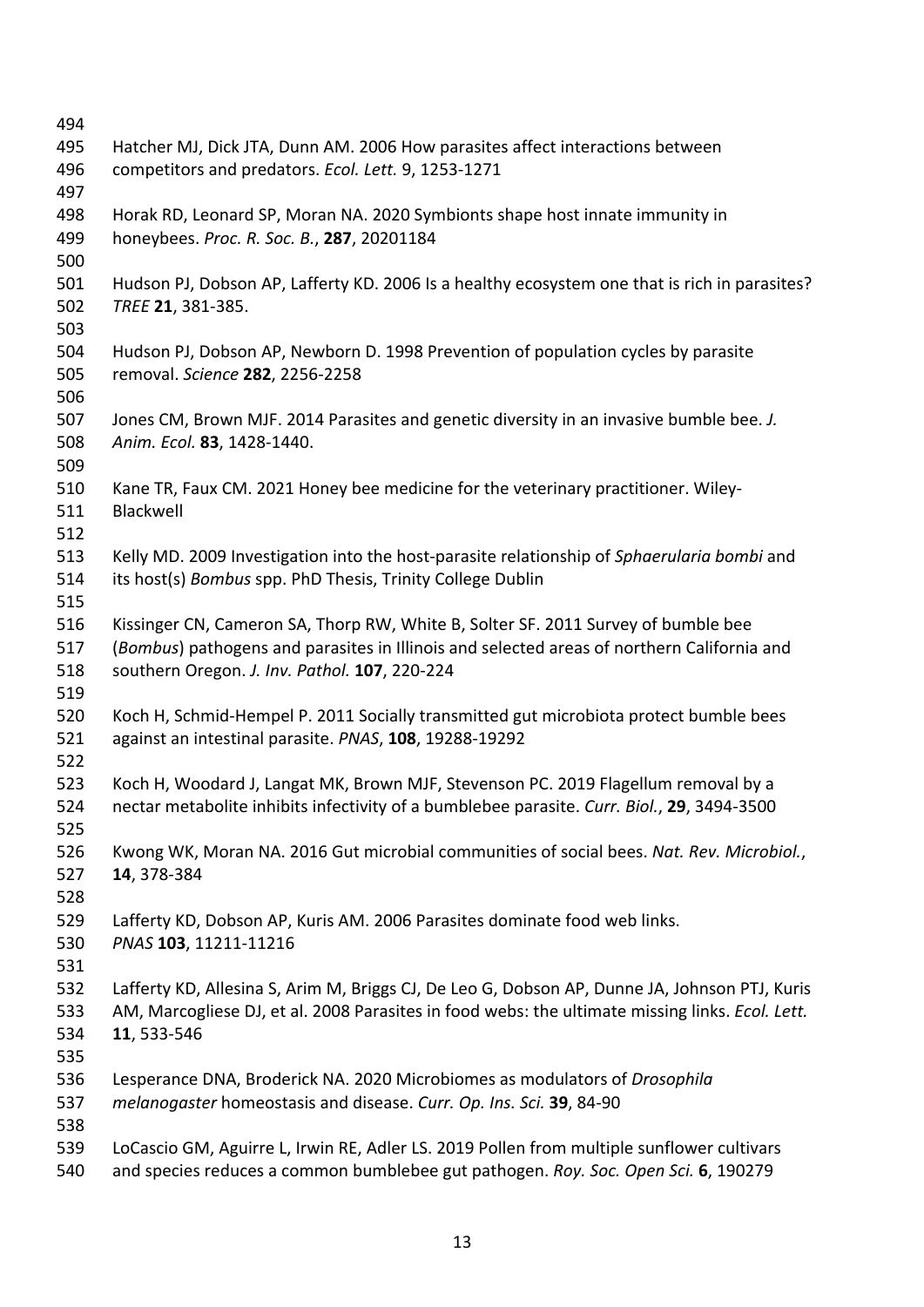| 541 |                                                                                             |
|-----|---------------------------------------------------------------------------------------------|
| 542 | López-Uribe MM, Ricigliano V, Simone-Finstrom MD. 2020 Defining pollinator health:          |
| 543 | assessing bee ecological, genetic, and physiological factors at the individual, colony, and |
| 544 | population levels. Ann. Rev. Anim. Biosci. 8, 269-294                                       |
| 545 |                                                                                             |
| 546 | Malfi RL, Roulston TH. 2014 Patterns of parasite infection in bumble bees (Bombus spp.) of  |
| 547 | North America. Ecol. Entomol. 39, 17-29                                                     |
| 548 |                                                                                             |
| 549 | Manson JS, Otterstatter MC, Thomson JD. 2010 Consumption of a nectar alkaloid reduces       |
| 550 | pathogen load in bumble bees. Oecol. 162, 81-89                                             |
| 551 |                                                                                             |
| 552 | Meeus I, Brown MJF, de Graaf DC, Smagghe G. 2011 Effects of invasive parasites on bumble    |
| 553 | bee declines. Cons. Biol. 25, 662-671                                                       |
| 554 |                                                                                             |
| 555 | Morris RJ, Lewis OT, Godfray HCJ. 2004 Experimental evidence for apparent competition in a  |
| 556 | tropical forest food web. Nature 428, 310-313                                               |
| 557 |                                                                                             |
| 558 | Müller CB, Schmid-Hempel P. 1993 Exploitation of cold temperature as defence against        |
| 559 | parasitoids in bumblebees. Nature 363, 65-67                                                |
| 560 |                                                                                             |
| 561 | Nieto A, Roberts SPM, Kemp J, Rasmont P, Kuhlmann M, García Criado M, Biesmeijer JC,        |
| 562 | Bogusch P, Dathe HH, De la Rúa P et al. 2014. European Red List of bees. Luxembourg:        |
| 563 | Publication Office of the European Union                                                    |
| 564 |                                                                                             |
| 565 | Osnas EE, Dobson AP. 2011 Evolution of virulence in heterogeneous host communities          |
| 566 | under multiple trade-offs. Evol. 66, 391-401                                                |
| 567 |                                                                                             |
| 568 | Osterman J, Aizen MA, Biesmeijer JC, Bosch J, Howlett BG, Inouye DW, Jung C, Martins DJ,    |
| 569 | Medel R, Pauw A, et al. 2021 Global trends in the number and diversity of managed           |
| 570 | pollinator species. Agri. Ecosyst. Envt. 322, 107653                                        |
| 571 |                                                                                             |
| 572 | Otti O, Schmid-Hempel P. 2007 Nosema bombi: a pollinator parasite with detrimental fitness  |
| 573 | effects. J. Inv. Pathol. 96, 118-124                                                        |
| 574 |                                                                                             |
| 575 | Palmer-Young EC, Sadd BM, Stevenson PC, Irwin RE, Adler LS. 2016 Bumble bee parasite        |
| 576 | strains vary in resistance to phytochemicals. Sci. Rep. 6, 1-14                             |
| 577 |                                                                                             |
| 578 | Palmer-Young EC, Sadd BM, Irwin RE, Adler LS. 2017 Synergistic effects of floral            |
| 579 | phytochemicals against a bumble bee parasite. Ecol. Evol. 7, 1836-1849                      |
| 580 |                                                                                             |
| 581 | Plischuk S, de Landa GF, Revainera P, Quintana S, Pocco ME, Cigliano MM, Lange CE. 2020     |
|     |                                                                                             |
| 582 | Parasites and pathogens aassociated with native bumble bees (Hymenoptera: Apidea:           |
| 583 | Bombus spp.) from highlands in Bolivia and Peru. St. Neotrop. Fauna Envt. 56, 93-98         |
| 584 |                                                                                             |
| 585 | Rook GAW, Martinelli R, Brunet LR. 2003 Innate immune responses to mycobacteria and the     |
| 586 | downregulation of atopic repsonses. Curr. Opin. Allergy Clin. Immunol. 3, 337-342           |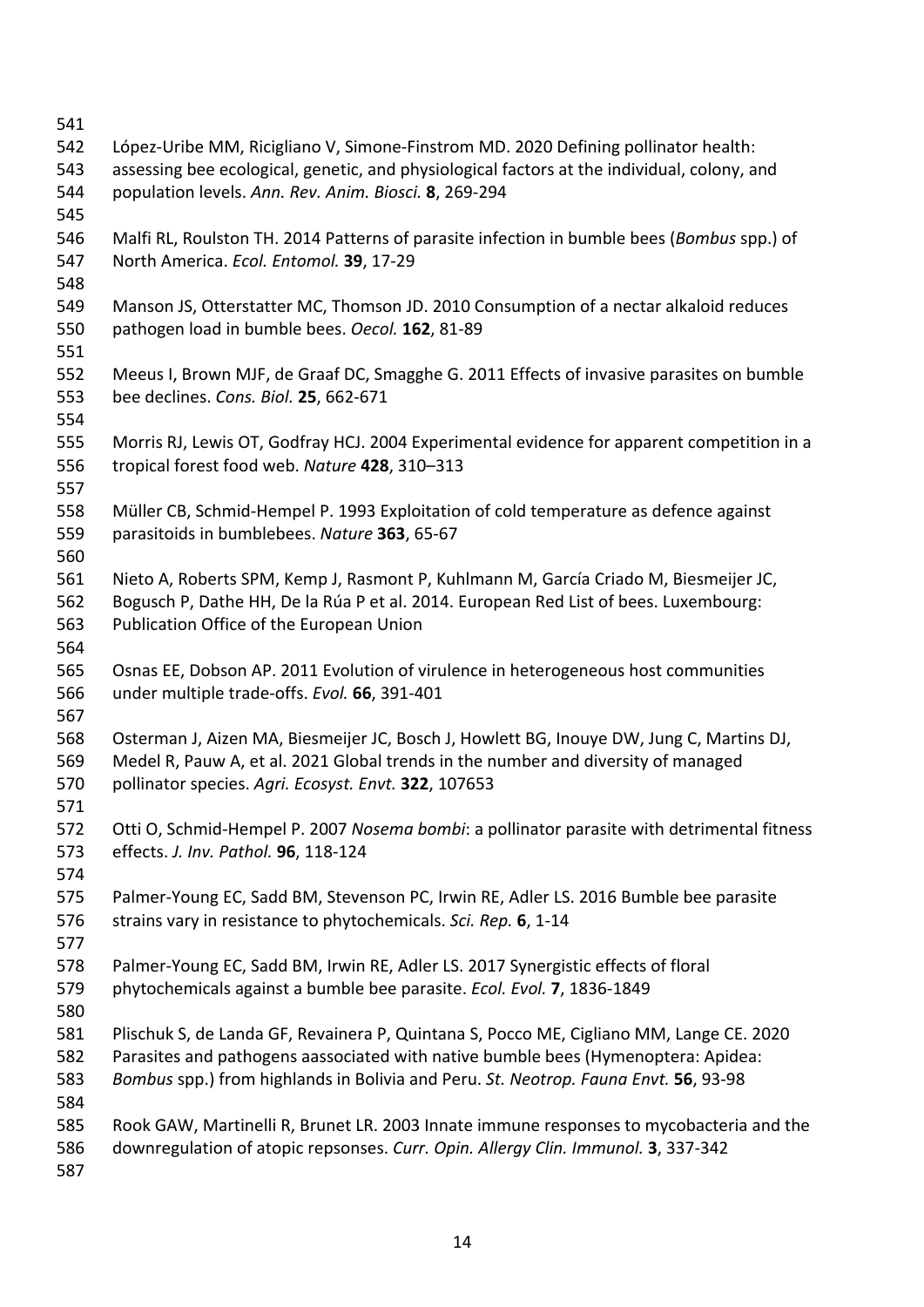| 588 | Ruiz-González MX, Bryden J, Moret Y, Reber-Funk C, Schmid-Hempel P, Brown MJF. 2012            |
|-----|------------------------------------------------------------------------------------------------|
| 589 | Dynamic transmission, host quality and population structure in a multi-host parasite of        |
| 590 | bumble bees. Evolution 66, 3053-3066                                                           |
| 591 |                                                                                                |
| 592 | Runghen R, Poulin R, Monlleó-Borrull C, Llopis-Belenguer C. 2021 Network analysis: ten         |
| 593 | years shining ligh on host-parasite interactions. Trends Parasitol. 37, 445-455                |
| 594 |                                                                                                |
| 595 | Rutrecht ST, Brown MJF. 2009 Differential virulence in a multiple-host parasite of bumble      |
| 596 | bees: resolving the paradox of parasite survival? Oikos 118, 941-949.                          |
| 597 |                                                                                                |
| 598 | Sadd BM, Schmid-Hempel P. 2006 Insect immunity shows specificity in protection upon            |
| 599 | secondary pathogen exposure. Curr. Biol. 16, 1206-1210                                         |
| 600 |                                                                                                |
| 601 | Salathé RM, Schmid-Hempel P. 2011 The genotypic structure of a multi-host bumblebee            |
| 602 | parasite suggests a role for ecological niche overlap. PLoS One 4, e7621                       |
| 603 |                                                                                                |
| 604 | Schmid-Hempel P. 1998 Parasites in Social Insects. Princeton University Press                  |
| 605 |                                                                                                |
| 606 | Schmid-Hempel R, Eckhardt M, Goulson D, Heinzmann D, Lange C, Plischuk S, Escudero LS,         |
| 607 | Salathé R, Scriven JJ, Schmid-Hempel P. 2014 The invasion of southern South America by         |
| 608 | imported bumblebees and associated parasites. J. Anim. Ecol. 83, 823-837                       |
| 609 |                                                                                                |
| 610 | Schmid-Hempel P, Wilfert L, Schmid-Hempel R. 2019 Pollinator diseases: The Bombus-             |
| 611 | Crithidia system. In Wilson K, Fenton A, Tompkins D (Eds.), Wildlife Disease Ecology: Linking  |
| 612 | Theory to Data and Application (Ecological Reviews, pp. 3-31). Cambridge: Cambridge            |
| 613 | <b>University Press</b>                                                                        |
| 614 |                                                                                                |
| 615 | Shykoff JA, Schmid-Hempel P. 1991 Incidence and effects of 4 parasites in natural-             |
| 616 | populations of bumble bees in Switzerland. Apidol. 22, 117-125                                 |
| 617 |                                                                                                |
| 618 | Strachan DP. 1989 Hay fever, hygiene, and household size. BMJ 299, 1259-1260                   |
| 619 |                                                                                                |
| 620 | Tassetto M, Kunitomi M, Andino R. 2017 Circulating immune cells mediate a systemic RNAi-       |
| 621 | based adaptive antiviral response in Drosophila. Cell 169, 314-325                             |
| 622 |                                                                                                |
| 623 | Thompson JN. 2005 Coevolution: The geographic mosaic of coevolutionary arms races. Curr.       |
| 624 | Biol. 15, R992-994                                                                             |
| 625 |                                                                                                |
| 626 | Thorp RW, Shepherd MD. 2005 Subgenus Bombus. Latreille, 1802 (Apidae: Apinae:                  |
| 627 | Bombini). Available at www.xerces.org/Pollinator Red List/Bees/Bombus Bombus.pdf               |
| 628 |                                                                                                |
| 629 | Vanbergen AJ, Baude M, Biesmeijer JC, Britton NF, Brown MJF, Brown M, Bryden J, Budge          |
| 630 | GE, Bull JC, Carvell C, et al. 2013 Threats to an ecosystem service: pressures on pollinators. |
| 631 | Front. Ecol. Env. 11, 251-259.                                                                 |
| 632 |                                                                                                |
|     |                                                                                                |